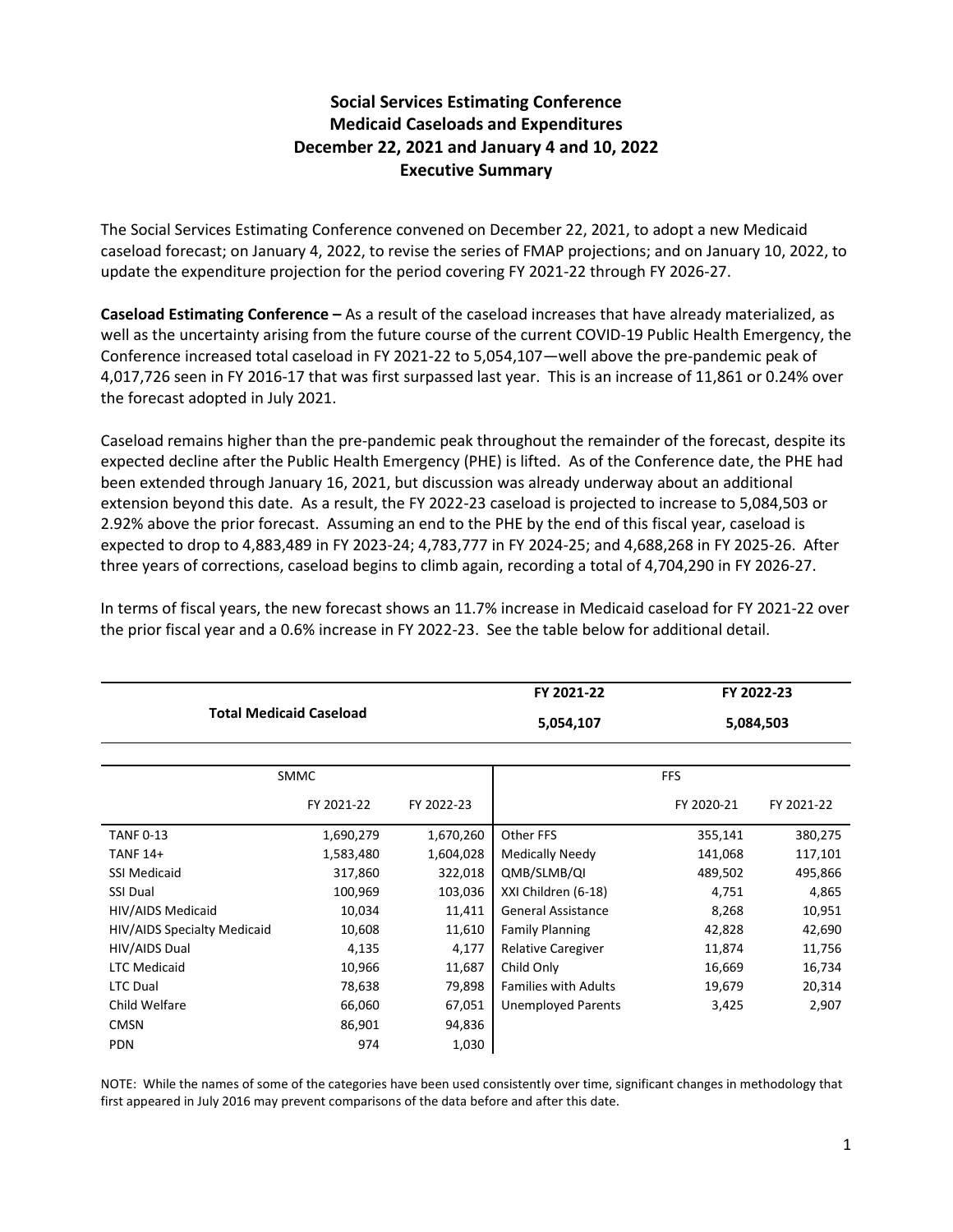**Expenditure Estimating Conference –** The new expenditure forecast takes account of the Medicaid caseload changes described above. The current projections also include the 6.2% enhanced FMAP rate authorized by the Families First Coronavirus Response Act. Currently, the scheduled end of the public health emergency in January 2022 extends the FMAP enhancement for the entire quarter containing that date; however, it is possible that the underlying public health emergency—and therefore the enhanced FMAP—will be extended beyond the end of the quarter on March 31, 2022. If so, there will be a reduction to the required state funds suggested by this forecast. Conversely, no reductions in federal Disproportionate Share Hospital (DSH) funding have been included in the forecast, even though the DSH reductions are set to go into effect in 2024 unless additional federal action is taken.

All years of the forecast now reflect the federal waiver authority for the size of the Low Income Pool (LIP); this authority continues through June 2030. The forecast also assumes continuation of Intergovernmental Transfers (IGTs) from local taxing authorities, as well as continuation of IGTs for DSH based on historical collections for this purpose. While IGT collections for LIP and DSH have no impact on managed care plan capitation rates, the Social Services Estimating Conference strongly cautions that IGTs for these purposes may be at risk in the future, resulting in lower supplemental payments to providers.

In the expenditure forecast, an overall rate increase of 3.6% was applied to the Prepaid Health Plans category at a granular level beginning October 1, 2021. This figure was first suggested by the August 3, 2021 letter prepared by Milliman, Inc. (reference "Combined SMMC Rate Change for October 2021 through September 2022") and has been subsequently confirmed. In the outer years, the MMA capitation rate increase is projected to be 3.3% in October 2022, 3.5% in October 2023, 3.7% in October 2024, 3.9% in October 2025, and 4.1% in October 2026, as increases in medical inflation begin to take hold.

For the Prepaid Health Plan – Long Term Care (LTC) category, the actual rate increase on October 1, 2021, was 1.0%. This figure was initially provided in the same August 3, 2021 letter referenced above. In the outer years, LTC capitation rates are projected to increase 1.5% in October of each year.

For FY 2020-21, program expenditures totaled \$29,281.4 million after final reconciliation. For FY 2021-22, program expenditures are expected to increase to \$38,289.7 million (30.8% above FY 2020-21), which includes an additional \$3,393.9 million nonrecurring appropriation for three new categories. This level is higher than the appropriated level and higher than forecasted in August—but the additional need for state funds has been suppressed by the temporary FMAP boost described above and below. Overall, the new forecast anticipates a surplus in General Revenue funds for the current year of \$663.5 million relative to the appropriated level. For FY 2022-23, program expenditures are expected to decrease to \$36,211.3 million (5.4% below the new estimate for the 2021-22 fiscal year). The General Revenue requirement for FY 2022- 23 is \$1,338.2 million above the FY 2022-23 base budget level, caused by the duel effects of an increasing caseload and the expected end of the supplementary federal funding.

| <b>Expenditure Forecast (millions)</b> | FY 2021-22<br>Forecast | Surplus/Deficit to<br>Appropriated \$ | FY 2022-23<br>Forecast | <b>Comparison to</b><br><b>Base Budget</b> |
|----------------------------------------|------------------------|---------------------------------------|------------------------|--------------------------------------------|
| <b>General Revenue</b>                 | \$7,796.9              | 663.5                                 | \$9,679.1              | (1,338.2)                                  |
| <b>Medical Care TF</b>                 | 23,776.7               | (1,239.3)                             | 19,840.3               | (192.4)                                    |
| Refugee Assistance TF                  | 21.9                   | (18.1)                                | 23.1                   | (19.3)                                     |
| <b>Public Medical Assistance TF</b>    | 839.6                  | 0.0                                   | 900.6                  | (61.0)                                     |
| <b>Other State Funds</b>               | 550.5                  | 56.5                                  | 644.3                  | (33.9)                                     |
| <b>Grants and Donations TF</b>         | 4,206.7                | 92.3                                  | 4,020.4                | (575.4)                                    |
| <b>Health Care Trust Fund</b>          | 762.6                  | 18.6                                  | 743.3                  | 37.9                                       |
| <b>Tobacco Settlement TF</b>           | 334.8                  | 0.0                                   | 360.1                  | (25.3)                                     |
| <b>Total</b>                           | \$38,289.7             | (5426.5)                              | \$36,211.3             | (52, 207.5)                                |